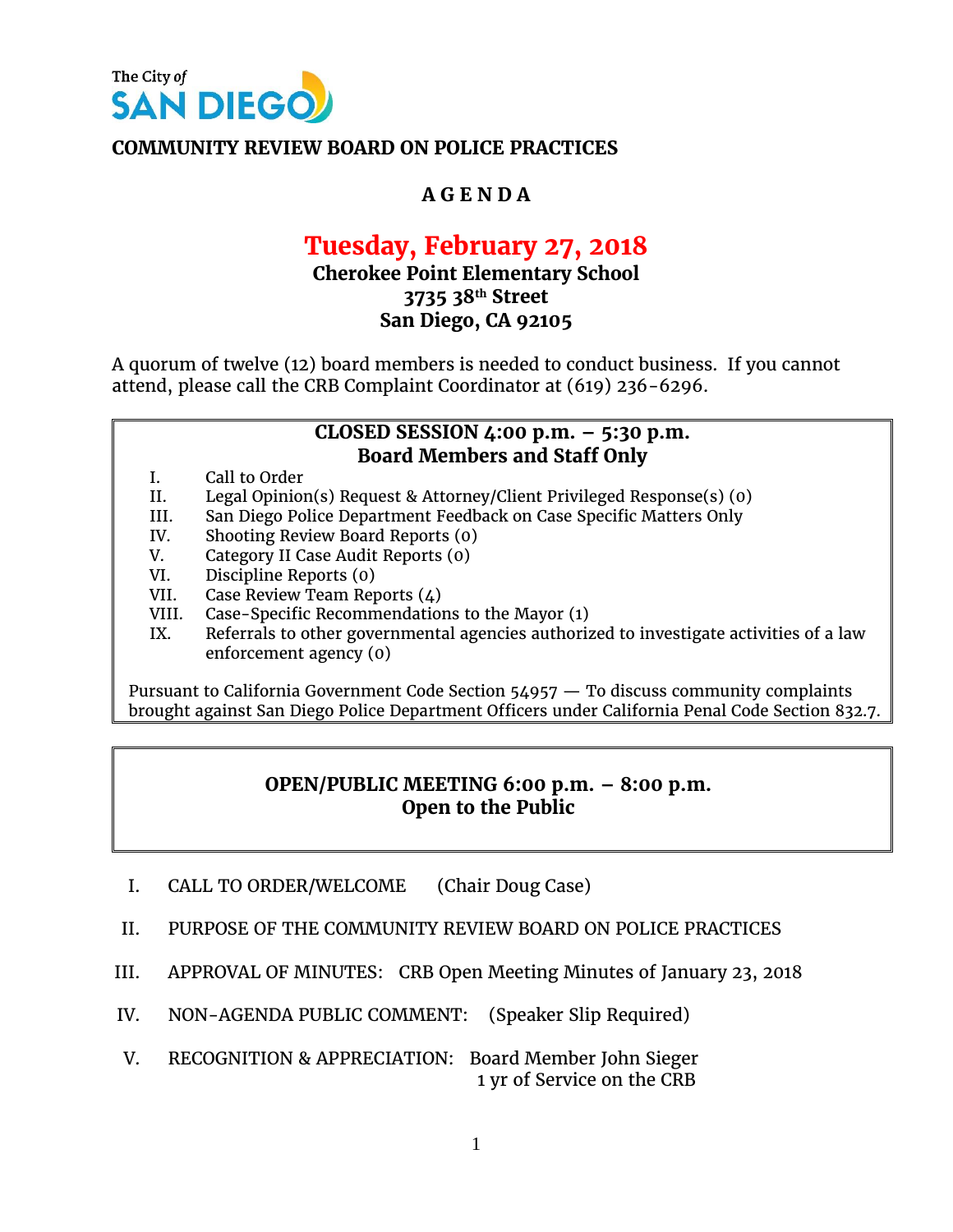| VI.   | TOPIC: "SDPD Use of Force Policy & Officers Use of the Carotid Restraint"<br>$(30 \text{ mins})$<br>Guest Speakers: SDPD In-Service Training Unit - Sergeant Michael Belz,<br>Officer Mike Rhoten, & Officer Ken Kries |                                                                                                                                                                                                                                                                                                                                                                                                                                                     |                      |  |
|-------|------------------------------------------------------------------------------------------------------------------------------------------------------------------------------------------------------------------------|-----------------------------------------------------------------------------------------------------------------------------------------------------------------------------------------------------------------------------------------------------------------------------------------------------------------------------------------------------------------------------------------------------------------------------------------------------|----------------------|--|
|       |                                                                                                                                                                                                                        |                                                                                                                                                                                                                                                                                                                                                                                                                                                     |                      |  |
| VII.  | A.<br><b>B.</b>                                                                                                                                                                                                        | UNFINISHED BUSINESS (DISCUSSION/ACTION):<br>Status of Implementation of Measure G Ordinance<br>(David Graham)<br>Timeline                                                                                                                                                                                                                                                                                                                           |                      |  |
| VIII. | A.                                                                                                                                                                                                                     | COMMITTEE REPORTS (DISCUSSION/ACTION)<br><b>Continuing Education Committee</b><br><b>Upcoming Education Topics/Guest Speakers</b>                                                                                                                                                                                                                                                                                                                   | (Pieter O'Leary)     |  |
|       | <b>B.</b>                                                                                                                                                                                                              | <b>Outreach Committee</b>                                                                                                                                                                                                                                                                                                                                                                                                                           | (Taura Gentry)       |  |
|       | C.                                                                                                                                                                                                                     | <b>Rules Committee</b>                                                                                                                                                                                                                                                                                                                                                                                                                              | (Brandon Hilpert)    |  |
|       | D.                                                                                                                                                                                                                     | <b>Policy Committee</b>                                                                                                                                                                                                                                                                                                                                                                                                                             | (Joe Craver)         |  |
|       | E.                                                                                                                                                                                                                     | Recruitment & Retention Committee                                                                                                                                                                                                                                                                                                                                                                                                                   | (Maria Nieto-Senour) |  |
| IX.   | A.<br><b>B.</b>                                                                                                                                                                                                        | <b>CHAIR'S REPORT</b><br>Work Plan FY19<br>CRB Legal Request & Opinion Memo                                                                                                                                                                                                                                                                                                                                                                         | (Chair Doug Case)    |  |
| X.    | A.<br><b>B.</b><br>C.<br>D.<br>Ε.<br>F.<br>G.                                                                                                                                                                          | EXECUTIVE DIRECTOR'S REPORT<br>(Sharmaine Moseley)<br>Caseload Update & Status of Case Reports<br><b>Community Events/Forums/Meetings</b><br>Better Management Impact Software Feedback<br>City Administrative Rule on EEO Policy<br>CRB Bylaw & City Rule on Communications with Media<br>Deadline for Shelfing Cases<br>Other Items/Reminders - Cell Phone Usage During Meetings;<br>Importance of Self-Care; 1:1 Meeting with Executive Director |                      |  |
| XI.   | A.<br><b>B.</b><br>$C_{\cdot}$                                                                                                                                                                                         | SAN DIEGO POLICE DEPARTMENT REPORT (Executive Assistant Chief Todd<br>Jarvis)<br>Status of CRB Recommendation to BWC Policy<br>CRB Recommendation on Canine Cases - Training for Members<br>Status of CRB Recommendation on Viewing of BWC Video                                                                                                                                                                                                    |                      |  |

- XII. BOARD MEMBER RIDE-ALONG REPORTS **(2 mins each)**
- XIII. BOARD MEMBER ANNOUNCEMENTS/COMMENTS